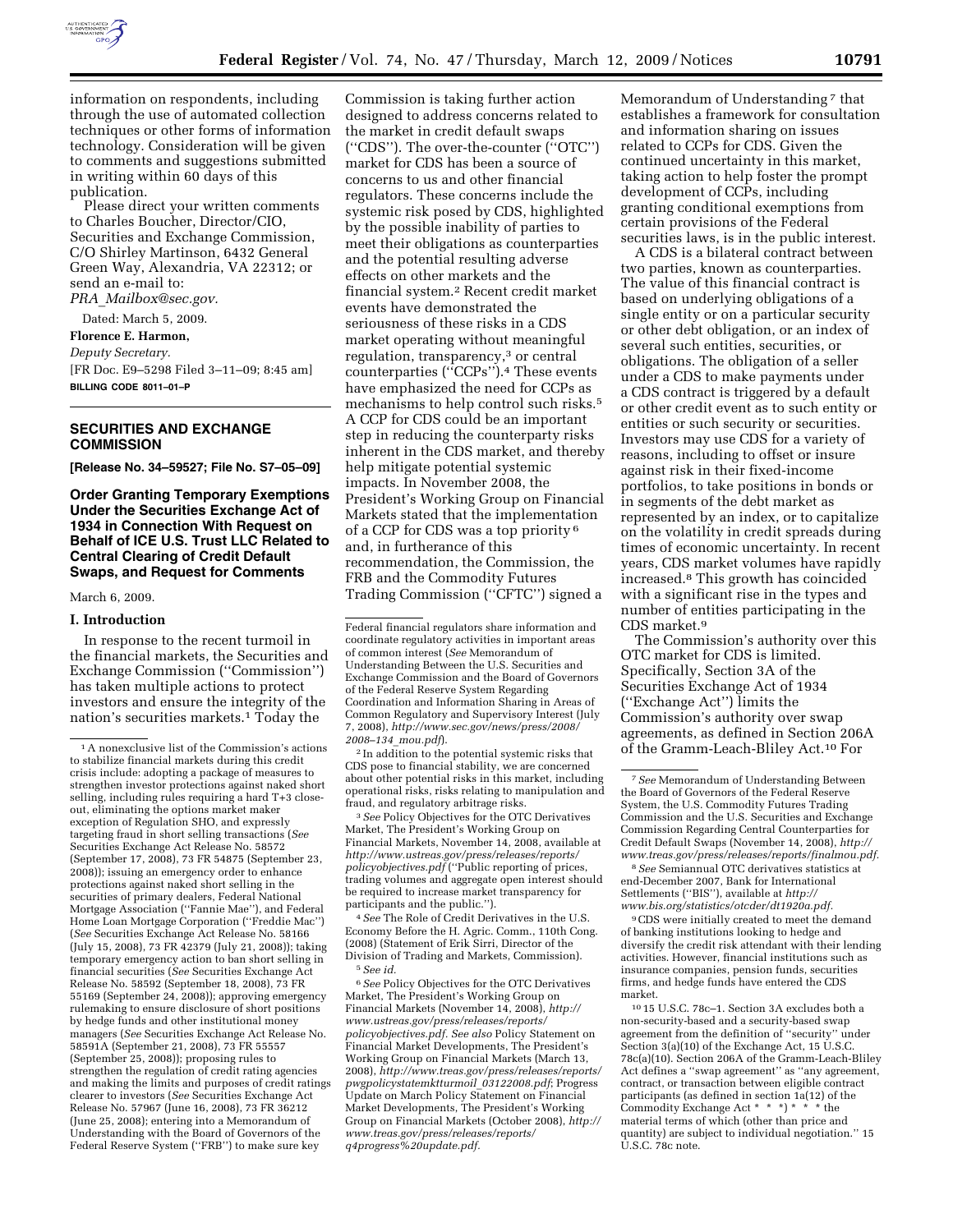those CDS that are swap agreements, the exclusion from the definition of security in Section 3A of the Exchange Act, and related provisions, will continue to apply. The Commission's action today does not affect these CDS, and this Order does not apply to them. For those CDS that are not swap agreements (''non-excluded CDS''), the Commission's action today provides conditional exemptions from certain requirements of the Exchange Act.

The Commission believes that using well-regulated CCPs to clear transactions in CDS would help promote efficiency and reduce risk in the CDS market and among its participants. These benefits could be particularly significant in times of market stress, as CCPs would mitigate the potential for a market participant's failure to destabilize other market participants, and reduce the effects of misinformation and rumors. CCPmaintained records of CDS transactions would also aid the Commission's efforts to prevent and detect fraud and other abusive market practices.

A well-regulated CCP also would address concerns about counterparty risk by substituting the creditworthiness and liquidity of the CCP for the creditworthiness and liquidity of the counterparties to a CDS. In the absence of a CCP, participants in the OTC CDS market must carefully manage their counterparty risks because the default by a counterparty can render worthless, and payment delay can reduce the usefulness of, the credit protection that has been bought by a CDS purchaser. CDS participants currently attempt to manage counterparty risk by carefully selecting and monitoring their counterparties, entering into legal agreements that permit them to net gains and losses across contracts with a defaulting counterparty, and often requiring counterparty exposures to be collateralized.11 A CCP could allow participants to avoid these risks specific to individual counterparties because a CCP ''novates'' bilateral trades by entering into separate contractual arrangements with both counterparties—becoming buyer to one

and seller to the other.12 Through novation, it is the CCP that assumes counterparty risks.

For this reason, a CCP for CDS would contribute generally to the goal of market stability. As part of its risk management, a CCP may subject novated contracts to initial and variation margin requirements and establish a clearing fund. The CCP also may implement a loss-sharing arrangement among its participants to respond to a participant insolvency or default.

A CCP would also reduce CDS risks through multilateral netting of trades.13 Trades cleared through a CCP would permit market participants to accept the best bid or offer from a dealer in the OTC market with very brief exposure to the creditworthiness of the dealer. In addition, by allowing netting of positions in similar instruments, and netting of gains and losses across different instruments, a CCP would reduce redundant notional exposures and promote the more efficient use of resources for monitoring and managing CDS positions. Through uniform margining and other risk controls, including controls on market-wide concentrations that cannot be implemented effectively when counterparty risk management is decentralized, a CCP can help prevent a single market participant's failure from destabilizing other market participants and, ultimately, the broader financial system.

In this context, IntercontinentalExchange, Inc. (''ICE'') and The Clearing Corporation (''TCC''), on behalf of ICE U.S. Trust LLC (''ICE Trust''), have requested that the Commission grant exemptions from certain requirements under the Exchange Act with respect to the proposed activities of ICE Trust in clearing and settling certain CDS, as well as the proposed activities of certain other persons, as described below.14

14*See* Letter from Johnathan Short, InterContinental Exchange, Inc. and Kevin McClear,

Based on the facts presented and the representations made in the request on behalf of ICE Trust,15 and for the reasons discussed in this Order, the Commission temporarily is exempting, subject to certain conditions, ICE Trust from the requirement to register as a clearing agency under Section 17A of the Exchange Act solely to perform the functions of a clearing agency for certain non-excluded CDS transactions. The Commission also temporarily is exempting eligible contract participants and others from certain Exchange Act requirements with respect to nonexcluded CDS cleared by ICE Trust. In addition, the Commission temporarily is exempting ICE Trust and certain participants of ICE Trust from the registration requirements of Sections 5 and 6 of the Exchange Act solely in connection with the calculation of mark-to-market prices for non-excluded CDS cleared by ICE Trust. The Commission's exemptions are temporary and will expire on December 7, 2009. To facilitate the operation of one or more CCPs for the CDS market, the Commission has also approved interim final temporary rules providing exemptions under the Securities Act of 1933 and the Exchange Act for nonexcluded CDS.16 Finally, the Commission has provided temporary exemptions in connection with Sections 5 and 6 of the Exchange Act for transactions in non-excluded CDS.17

# **II. Discussion**

### *A. Description of ICE Trust's Proposal*

The exemptive request on behalf of ICE Trust describes how the proposed arrangements for central clearing of CDS by ICE Trust would operate, and makes representations about the safeguards associated with those arrangements, as described below:

16*See* Securities Act Release No. 33–8999 (January 14, 2009).

17*See* Securities Exchange Act Release No. 59165 (December 24, 2008).

<sup>11</sup>*See* generally R. Bliss and C. Papathanassiou, ''Derivatives clearing, central counterparties and novation: The economic implications'' (March 8, 2006), at 6. See also ''New Developments in Clearing and Settlement Arrangements for OTC Derivatives,'' Committee on Payment and Settlement Systems, BIS, at 25 (March 2007), available at *http://www.bis.org/pub/cpss77.pdf;*  ''Reducing Risks and Improving Oversight in the OTC Credit Derivatives Market,'' Before the Sen. Subcomm. On Secs., Ins. and Investments, 110th Cong. (2008) (Statement of Patrick Parkinson, Deputy Director, Division of Research and Statistics, FRB).

 $^{\rm 12\, \prime\prime}$  Novation" is a ''process through which the original obligation between a buyer and seller is discharged through the substitution of the CCP as seller to buyer and buyer to seller, creating two new contracts.'' Committee on Payment and Settlement Systems, Technical Committee of the International Organization of Securities Commissioners, *Recommendations for Central Counterparties*  (November 2004) at 66.

<sup>13</sup>*See* ''New Developments in Clearing and Settlement Arrangements for OTC Derivatives,'' supra note 11, at 25. Multilateral netting of trades would permit multiple counterparties to offset their open transaction exposure through the CCP, spreading credit risk across all participants in the clearing system and more effectively diffusing the risk of a counterparty's default than could be accomplished by bilateral netting alone.

The Clearing Corporation, to Elizabeth Murphy, Secretary, Commission, February 26, 2009.

<sup>15</sup>*See id.* The exemptions we are granting today are based on representations made in the request on behalf of ICE Trust. We recognize, however, that there could be legal uncertainty in the event that one or more of the underlying representations were to become inaccurate. Accordingly, if any of these exemptions were to become unavailable by reason of an underlying representation no longer being materially accurate, the legal status of existing open positions in non-excluded CDS associated with persons subject to those unavailable exemptions would remain unchanged, but no new positions could be established pursuant to the exemptions until all of the underlying representations were again accurate.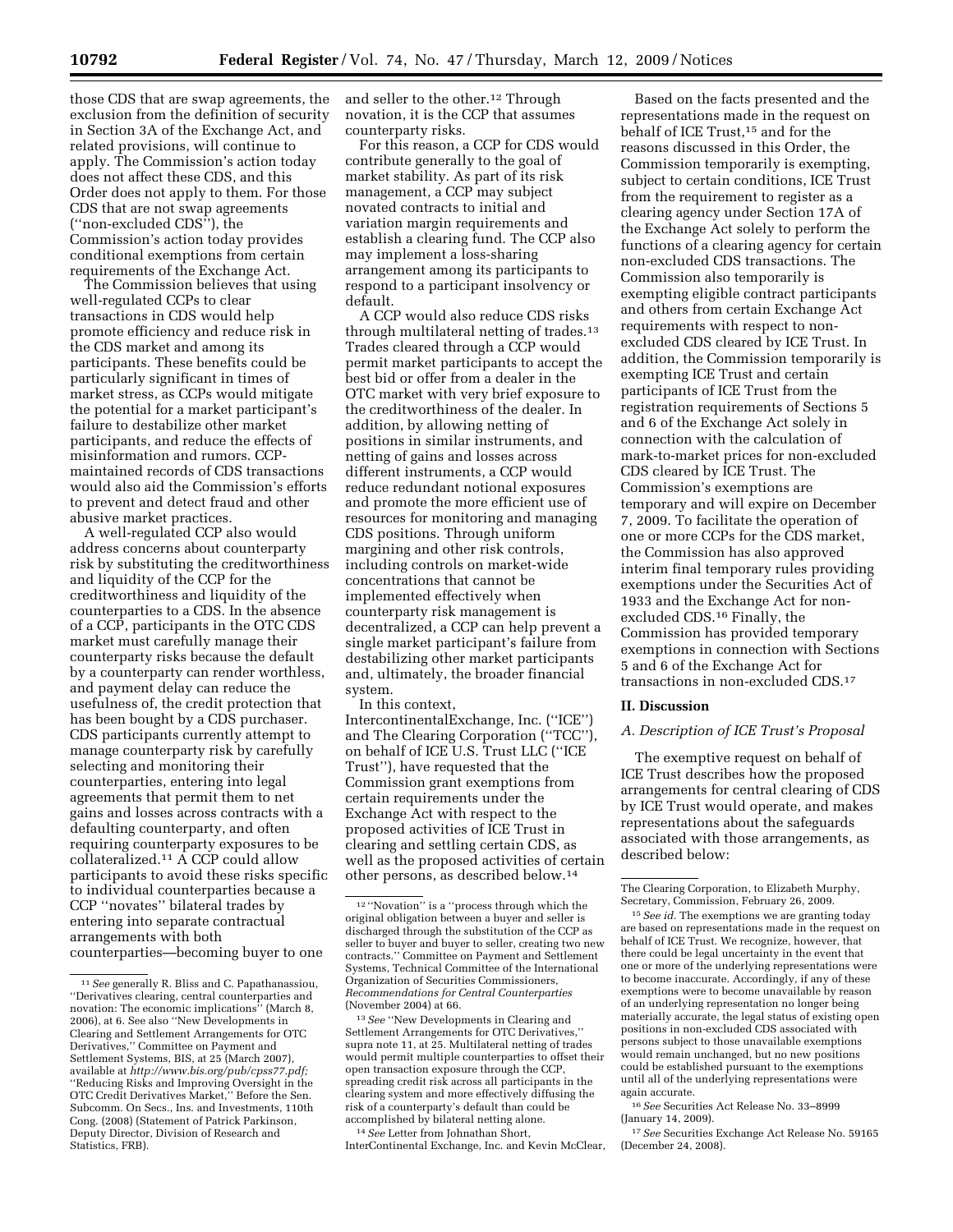# 1. ICE Trust Organization

ICE Trust is organized as a New York State chartered limited liability trust company and has received approval of its application to become a member of the Federal Reserve System. ICE Trust is subject to direct supervision and examination by the New York State Banking Department (''NYSBD''), and, in association with the approval of its application to become a member of the Federal Reserve System, will be subject to direct supervision and examination by the FRB, specifically the Federal Reserve Bank of New York.

### 2. ICE Trust Central Counterparty Services for CDS

Initially, ICE Trust's business will be limited to the provision of clearing services for the OTC CDS market. ICE Trust will act as a central counterparty for ICE Trust Participants (as defined below) 18 by assuming, through novation, the obligations of all eligible CDS transactions accepted by it for clearing and collecting margin and other credit support from ICE Trust Participants to collateralize their obligations to ICE Trust. ICE Trust's trade submission process is designed to ensure that it maintains a matched book of offsetting CDS contracts.

Although CDS are currently bilaterally negotiated and executed, major market participants frequently use the Deriv/SERV service of The Depository Trust & Clearing Corporation (''DTCC'') comparison and confirmation service when documenting their CDS transactions. This service creates electronic records of transaction terms and counterparties. As part of this service, market participants separately submit the terms of a CDS transaction to Deriv/SERV in electronic form. Paired submissions are compared to verify that their terms match in all required respects. If a match is confirmed, the parties receive an electronic confirmation of the submitted transaction. All submitted transactions are recorded in the Deriv/SERV Trade Information Warehouse, which serves as the primary registry for submitted transactions.

ICE Trust will leverage the Deriv/ SERV infrastructure in operating its CDS clearing service. Initially, all trades submitted by Participants for clearing through ICE Trust will be recorded in the Deriv/SERV Trade Information Warehouse. ICE Trust will, initially on a weekly basis, obtain from DTCC matched trades that have been recorded in the Deriv/SERV Trade Information

Warehouse as having been submitted for clearing through ICE Trust. Within two months of launch, ICE Trust intends to obtain matched trades from DTCC on a daily basis.

Participants may use the facilities of an inter-dealer broker to execute CDS transactions, for example, to access liquidity more rapidly or to maintain pre-execution anonymity and submit such transactions for clearance and settlement to ICE Trust. The inter-dealer brokers do not assume market positions in connection with their intermediation of CDS transactions.

Once a matched CDS contract has been forwarded to, or obtained by, ICE Trust, and has been accepted for clearing by it, ICE Trust will clear the CDS contract by becoming the central counterparty to each party to the trade through novation. Deriv/SERV's current infrastructure will help to ensure that ICE Trust maintains a matched book of offsetting CDS contracts. Maintaining a matched offsetting book is essential to managing the credit risk associated with CDS submitted to ICE Trust for clearing.

Under the ICE Trust's current draft rules (''ICE Trust Rules''), each bilateral CDS contract between two ICE Trust Participants that is submitted, and accepted by ICE Trust, for clearing will be ''novated.'' As part of this process, each bilateral CDS contract submitted to ICE Trust will be replaced by two superseding CDS contracts between each of the original parties to the submitted transaction and ICE Trust. Under these new contracts, ICE Trust will act as the counterparty to each of the original parties. As central counterparty to each novated CDS contract, ICE Trust will be able to net offsetting positions on a multilateral basis, even though ICE Trust will have different counterparties with respect to the novated CDS contracts that are being netted.

As part of the novation process, the terms and conditions governing the CDS bilaterally negotiated by the submitting counterparties will be superseded by the relevant provisions of the ICE Trust Rules applicable to the relevant CDS transaction. Multilateral netting will significantly reduce the outstanding notional amount of each ICE Trust Participant's CDS portfolio. When ICE Trust acts as the central counterparty to all cleared CDS of an ICE Trust Participant, that participant's positions will be netted down to a single exposure to ICE Trust.

# 3. ICE Trust Risk Management

ICE Trust will mitigate counterparty risk through its margin, guaranty fund, and credit support framework, as set

forth in the ICE Trust Rules. ICE Trust's risk management infrastructure and related risk metrics will be structured specifically for the CDS products that ICE Trust clears. Each ICE Trust Participant's credit support obligations will be governed by a uniform credit support framework and applicable ICE Trust Rules.

ICE Trust represents that it will maintain strict, objectively determined, risk-based margin and guaranty fund requirements, which will be subject to extensive and ongoing regulation and oversight by the FRB and the NYSBD. These requirements will also be consistent with clearing industry practice, Basel II capital adequacy standards, and international standards established for central counterparties as articulated in the Bank for International Settlements / International Organization of Securities Commissions (''IOSCO'') CCP Recommendations. The amount of margin and guaranty fund required of each ICE Trust Participant will be continuously adjusted to reflect the size and profile of, and risk associated with, the ICE Trust Participant's cleared CDS transactions (and related market factors).

Pursuant to ICE Trust Rules, each ICE Trust Participant's margin requirement will consist of two components: (1) Initial margin, reflecting a risk-based calculation of potential loss on outstanding CDS positions in the event of a significant adverse market movement, and (2) mark-to-market margin, based upon an end-of-day markto-market of outstanding positions. Acceptable margin will initially include only cash in specified currencies and G– 7 government debt for initial margin and only cash for mark-to-market margin. ICE Trust Participants will be required to cover any end-of-day margin deficit with U.S. dollars by the following morning, and ICE Trust will have the discretion to require and collect additional margin, both at the end of the day and intraday, as it deems necessary.19

ICE Trust will also maintain a guaranty fund (the ''Guaranty Fund'') to cover losses arising from an ICE Trust Participant's default on cleared CDS transactions that exceed the amount of margin held by ICE Trust from the defaulting ICE Trust Participant. Each ICE Trust Participant will be required to contribute a minimum of \$20 million to the Guaranty Fund initially when it becomes an ICE Trust Participant and

<sup>18</sup>*See* note 35, *infra.* 

<sup>19</sup>An ICE Trust Participant would be permitted to withdraw mark-to-market margin amounts credited to its account to the extent not required to satisfy its initial margin requirement.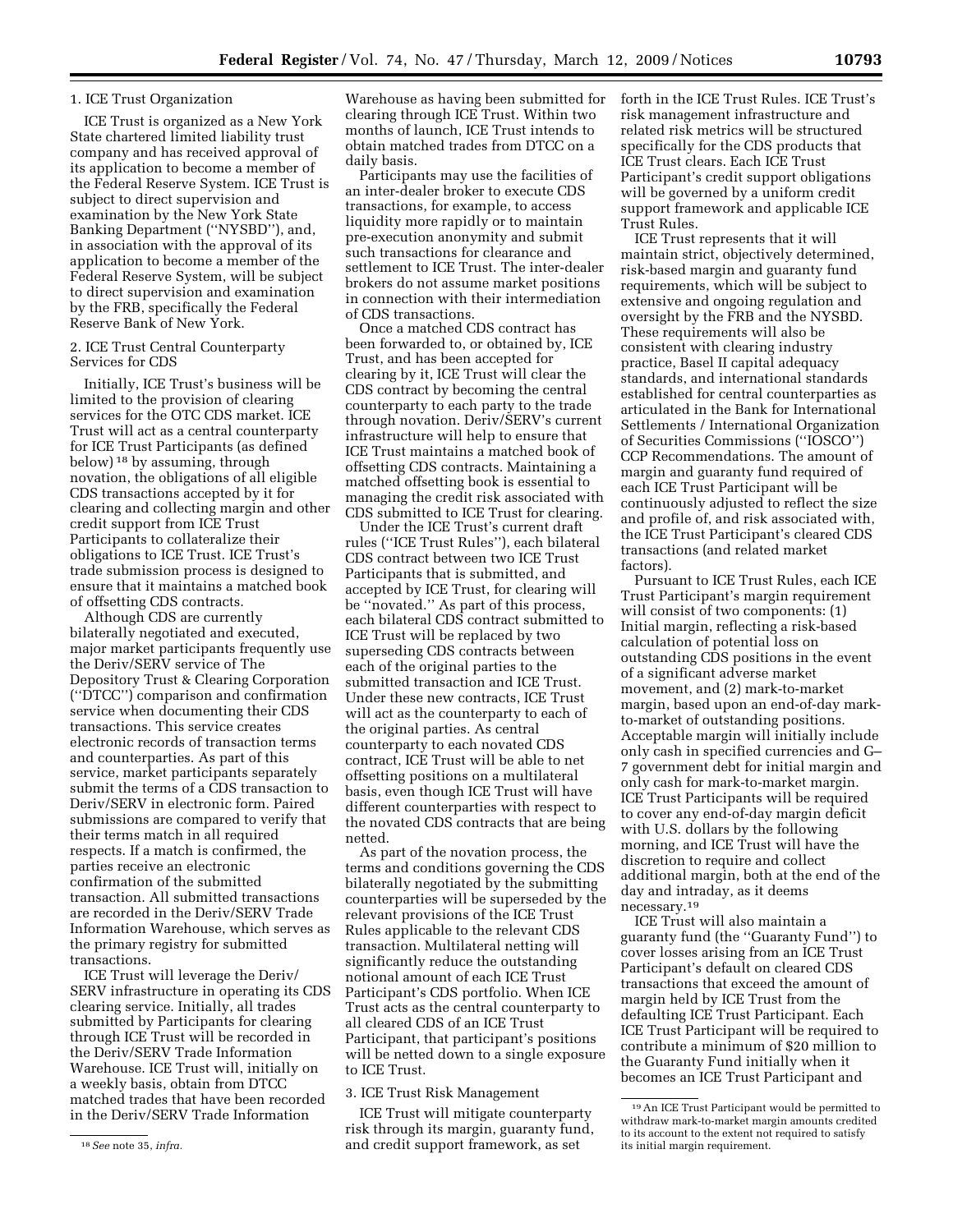on an ongoing basis, additional amounts based on its actual and anticipated CDS position exposures. The adequacy of the Guaranty Fund will be monitored daily and the need for additional contributions will be determined on at least a monthly basis, based on the size of ICE Trust Participant exposures within the ICE Trust clearing system. As a result, the Guaranty Fund will grow in proportion to the position risk

associated with the aggregate volume of CDS cleared by ICE Trust. ICE Trust will also establish rules that ''mutualize'' the risk of an ICE Trust Participant default across all ICE Trust Participants. In the event of an ICE Trust Participant's default, ICE Trust may look to the margin posted by such participant, such participant's Guaranty Fund contributions and, if applicable, any recovery from a parent guarantor. In addition, at its discretion, ICE Trust will be authorized to use, to the extent needed, other ICE Trust Participants' Guaranty Fund contributions to satisfy any obligations of the defaulting ICE Trust Participant; provided that, any recovery from the defaulting ICE Trust Participant, its parent guarantor, if any, or the sale of the defaulting ICE Trust Participant's positions in ICE Trust will first be used to refund any amounts utilized by ICE Trust from contributions of non-defaulting ICE Trust Participants to the Guaranty Fund.

### 4. Member Default

Following a default by an ICE Trust Participant, ICE Trust has a number of tools available to it under the ICE Trust Rules to ensure an orderly liquidation and unwinding of the open positions of such defaulting ICE Trust Participant. In the first instance, upon determining that a default has occurred, ICE Trust will have the ability to immediately enter into replacement CDS transactions with other ICE Trust Participants that are designed to mitigate, to the greatest extent possible, the market risk of the defaulting ICE Trust Participant's open positions. For open positions in which there is no liquid trading market, ICE Trust may enter into covering CDS transactions for which there is a liquid market and that are most closely correlated with such illiquid open positions.

After entering into covering transactions in the open market, if any, ICE Trust will seek to close out any remaining open positions of the defaulting ICE Trust Participant (including any initial covering transactions) by using one or more auctions or other commercially reasonable unwind processes. The ICE Trust Rules will prohibit ICE Trust from entering into any replacement transaction if the price of such transaction would be below the least favorable price that would be reasonable to accept for such replacement transaction. To the extent ICE Trust is not able to enter into the necessary replacement transactions through auctions or open market processes, ICE Trust will be entitled to allocate such replacement transactions to the remaining ICE Trust Participants at the floor price established by ICE Trust.

*B. Temporary Conditional Exemptions From Clearing Agency and Exchange Registration Requirements* 

1. Exemption From Section 17A of the Exchange Act

Section 17A of the Exchange Act sets forth the framework for the regulation and operation of the U.S. clearance and settlement system, including CCPs. Specifically, Section 17A directs the Commission to use its authority to promote enumerated Congressional objectives and to facilitate the development of a national clearance and settlement system for securities transactions. Absent an exemption, a CCP that novates trades of non-excluded CDS that are securities and generates money and settlement obligations for participants is required to register with the Commission as a clearing agency.

Section 36 of the Exchange Act authorizes the Commission to conditionally or unconditionally exempt any person, security, or transaction, or any class or classes of persons, securities, or transactions, from any provision or provisions of the Exchange Act or any rule or regulation thereunder, by rule, regulation, or order, to the extent that such exemption is necessary or appropriate in the public interest, and is consistent with the protection of investors.20

Accordingly, pursuant to Section 36 of the Exchange Act, the Commission finds that it is necessary or appropriate in the public interest and is consistent with the protection of investors to exercise its authority to grant an exemption until December 7, 2009 to ICE Trust from Section 17A of the Exchange Act, solely to perform the functions of a clearing agency for Cleared CDS,21 subject to the conditions discussed below.

21For purposes of this exemption, and the other exemptions addressed in this Order, ''Cleared CDS'' means a credit default swap that is submitted (or offered, purchased, or sold on terms providing for submission) to ICE Trust, that is offered only to, purchased only by, and sold only to eligible contract participants (as defined in Section 1a(12) of the Commodity Exchange Act as in effect on the

Our action today balances the aim of facilitating the prompt establishment of ICE Trust as a CCP for non-excluded CDS transactions—which should help reduce systemic risks during a period of extreme turmoil in the U.S. and global financial markets—with ensuring that important elements of Commission oversight are applied to the nonexcluded CDS market. In doing so, we are mindful that applying the full scope of the Exchange Act to transactions involving non-excluded CDS could deter the prompt establishment of ICE Trust as a CCP to settle those transactions.

While we are acting so that the prompt establishment of ICE Trust as a CCP for non-excluded CDS will not be delayed by the need to apply the full scope of Exchange Act Section 17A's requirements that govern clearing agencies, the relief we are providing is temporary and conditional. The limited duration of the exemptions will permit the Commission to gain more direct experience with the non-excluded CDS market after ICE Trust becomes operational, giving the Commission the ability to oversee the development of the centrally cleared non-excluded CDS market as it evolves. During the exemptive period, the Commission will closely monitor the impact of the CCPs on the CDS market. In particular, the Commission will seek to assure itself that the CCPs do not act in anticompetitive manner or indirectly facilitate anticompetitive behavior with respect to fees charged to members, the dissemination of market data and the access to clearing services by independent CDS exchanges or CDS trading platforms. The Commission will take that experience into account in future actions.

Moreover, this temporary exemption in part is based on ICE Trust's

date of this Order (other than a person that is an eligible contract participant under paragraph (C) of that section)), and in which: (i) The reference entity, the issuer of the reference security, or the reference security is one of the following: (A) An entity reporting under the Exchange Act, providing Securities Act Rule 144A(d)(4) information, or about which financial information is otherwise publicly available; (B) a foreign private issuer whose securities are listed outside the United States and that has its principal trading market outside the United States; (C) a foreign sovereign debt security; (D) an asset-backed security, as defined in Regulation AB, issued in a registered transaction with publicly available distribution reports; or (E) an asset-backed security issued or guaranteed by the Fannie Mae, Freddie Mac or the Government National Mortgage Association (''Ginnie Mae''); or (ii) the reference index is an index in which 80 percent or more of the index's weighting is comprised of the entities or securities described in subparagraph (i). As discussed above, the Commission's action today does not affect CDS that are swap agreements under Section 206A of the Gramm-Leach-Bliley Act. *See* text at note 10, *supra.* 

<sup>20</sup> 15 U.S.C. 78mm.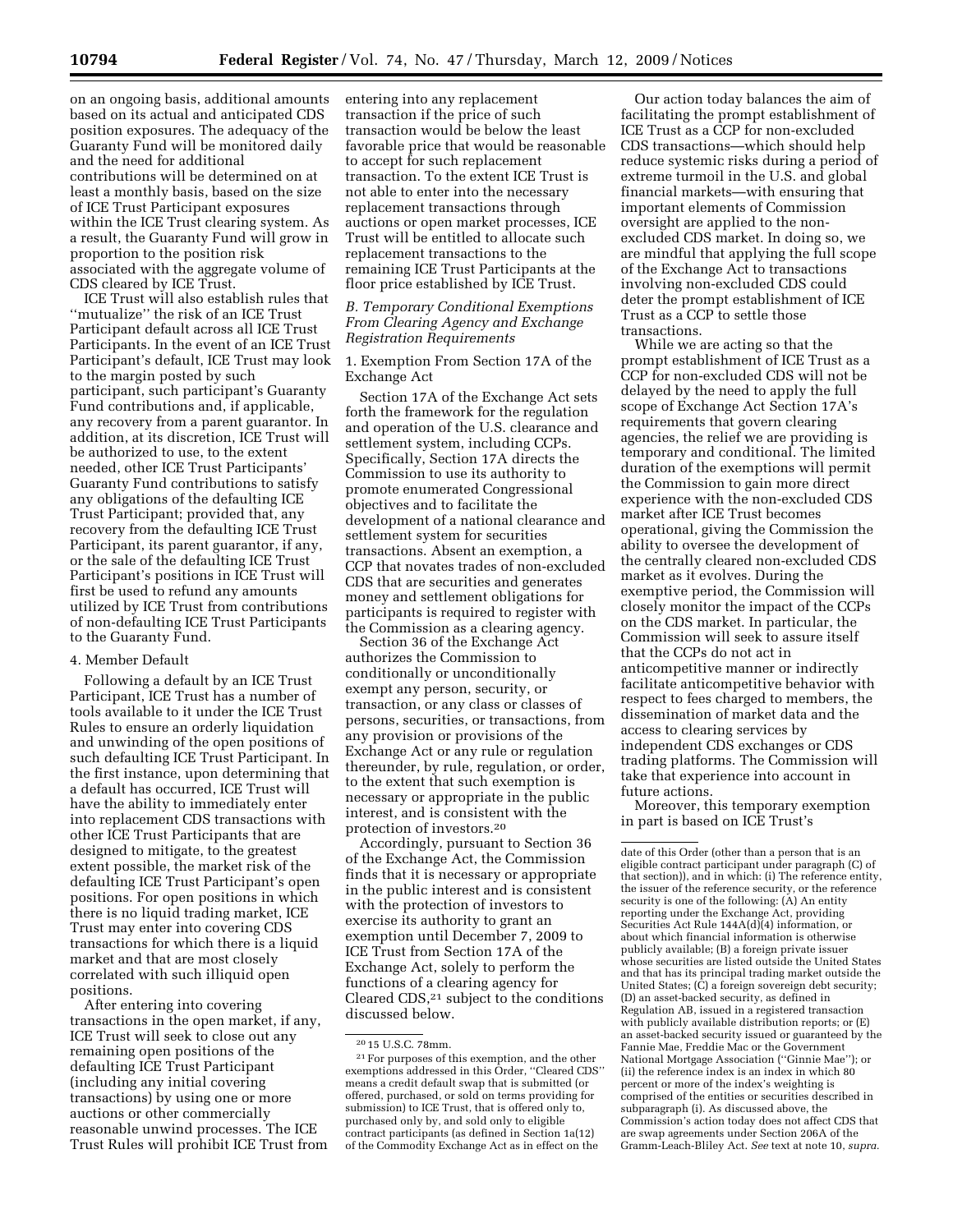representation that it meets the standards set forth in the Committee on Payment and Settlement Systems (''CPSS'') and IOSCO report entitled: *Recommendation for Central Counterparties* (''RCCP'').22 The RCCP establishes a framework that requires a CCP to have: (i) The ability to facilitate the prompt and accurate clearance and settlement of CDS transactions and to safeguard its users' assets; and (ii) sound risk management, including the ability to appropriately determine and collect clearing fund and monitor its users' trading. This framework is generally consistent with the requirements of Section 17A of the Exchange Act.

In addition, this Order is designed to assure that—as represented in the request on behalf of ICE Trust information will be available to market participants about the terms of the CDS cleared by ICE Trust, the creditworthiness of ICE Trust or any guarantor, and the clearing and settlement process for the CDS. Moreover, to be within the definition of Cleared CDS for purposes of this exemption (as well as the other exemptions granted through this Order), a CDS may only involve a reference entity, a reference security, an issuer of a reference security, or a reference index that satisfies certain conditions relating to the availability of information about such persons or securities. For nonexcluded CDS that are index-based, the definition provides that at least 80 percent of the weighting of the index must be comprised of reference entities, issuers of a reference security, or reference securities that satisfy the information conditions. The definition does not prescribe the type of financial information that must be available nor the location of the particular information, recognizing that eligible contract participants have access to information about reference entities and reference securities through multiple sources. The Commission believes, however, that it is important in the CDS market, as in the market for securities generally, that parties to transactions should have access to financial information that would allow them to appropriately evaluate the risks relating to a particular investment and make more informed investment decisions.23

Such information availability also will assist ICE Trust and the buyers and sellers in valuing their Cleared CDS and their counterparty exposures. As a result of the Commission's actions today, the Commission believes that information should be available for market participants to be able to make informed investment decisions, and value and evaluate their Cleared CDS and their counterparty exposures.

This temporary exemption is subject to a number of conditions that are designed to enable Commission staff to monitor ICE Trust's clearance and settlement of CDS transactions and help reduce risk in the CDS market. These conditions require that ICE Trust: (i) Make available on its Web site its annual audited financial statements; (ii) preserve records related to the conduct of its Cleared CDS clearance and settlement services for at least five years (in an easily accessible place for the first two years); (iii) provide information relating to its Cleared CDS clearance and settlement services to the Commission and provide access to the Commission to conduct on-site inspections of facilities, records and personnel related to its Cleared CDS clearance and settlement services; (iv) notify the Commission about material disciplinary actions taken against any of its members utilizing its Cleared CDS clearance and settlement services, and about the involuntary termination of the membership of an entity that is utilizing ICE Trust's Cleared CDS clearance and settlement services; (v) provide the Commission with changes to rules, procedures, and any other material events affecting its Cleared CDS clearance and settlement services; (vi) provide the Commission with reports prepared by independent audit personnel that are generated in accordance with risk assessment of the areas set forth in the Commission's Automation Review Policy Statements 24 and its annual audited financial statements prepared by independent audit personnel; and (vii) report all significant systems outages to the Commission.

In addition, this relief is conditioned on ICE Trust, directly or indirectly,

making available to the public on terms that are fair and reasonable and not unreasonably discriminatory: (i) All end-of-day settlement prices and any other prices with respect to Cleared CDS that ICE Trust may establish to calculate mark-to-market margin requirements for ICE Trust Participants; and (ii) any other pricing or valuation information with respect to Cleared CDS as is published or distributed by ICE Trust. The Commission believes this is an appropriate condition for ICE Trust's exemption from registration as a clearing agency. In Section 11A of the Exchange Act, Congress found that ''[i]t is in the public interest and appropriate for the protection of investors and the maintenance of fair and orderly markets to assure \* \* \* the availability to brokers, dealers, and investors of information with respect to quotations for and transactions in securities.'' 25 The President's Working Group on Financial Markets has stated that increased transparency is a policy objective for the over-the-counter derivatives market,<sup>26</sup> which includes the market for CDS. The condition is designed to further this policy objective of both Congress and the President's Working Group by requiring ICE Trust to make useful pricing data available to the public on terms that are fair and reasonable and not unreasonably discriminatory. Congress adopted these standards for the distribution of data in Section 11A. The Commission long has applied the standards in the specific context of securities market data,<sup>27</sup> and it anticipates that ICE Trust will distribute its data on terms that generally are consistent with the application of these standards to securities market data. For example, data distributors generally are required to treat subscribers equally and not grant special access, fees, or other privileges to favored customers of the distributor. Similarly, distributors must make their data feeds reasonably available to data vendors for those subscribers who wish to receive their data indirectly through a vendor rather

<sup>22</sup>The RCCP was drafted by a joint task force (''Task Force'') composed of representative members of IOSCO and CPSS and published in November 2004. The Task Force consisted of securities regulators and central bankers from 19 countries and the European Union. The U.S. representatives on the Task Force included staff from the Commission, the FRB, and the CFTC.

<sup>23</sup>The Commission notes the recommendations of the President's Working Group on Financial

Markets regarding the informational needs and due diligence responsibilities of investors. *See* Policy Statement on Financial Market Developments, The President's Working Group on Financial Markets, March 13, 2008, available at: *http://www.treas.gov/ press/releases/reports/ pwgpolicystatemktturmoil*\_*03122008.pdf*.

<sup>24</sup>*See* Automated Systems of Self-Regulatory Organization, Exchange Act Release No. 27445 (November 16, 1989), File No. S7–29–89, and Automated Systems of Self-Regulatory Organization (II), Exchange Act Release No. 29185 (May 9, 1991), File No. S7–12–19.

<sup>25</sup> 15 U.S.C. 78k–1(a)(1)(C)(iii). *See also* 15 U.S.C. 78k–1(a)(1)(D).

<sup>26</sup>*See* President's Working Group on Financial Markets, Policy Objectives for the OTC Derivatives Market (November 14, 2008), available at *http:// www.ustreas.gov/press/releases/reports/ policyobjectives.pdf* (''Public reporting of prices, trading volumes and aggregate open interest should be required to increase market transparency for participants and the public.'').

<sup>27</sup>*See* Exchange Act Release No. 42209 (December 9, 1999), 64 FR 70613, 70621–70623 (December 17, 1999) (''Market Information Concept Release'') (discussion of legal standards applicable to market data distribution since Section 11A was adopted in 1975).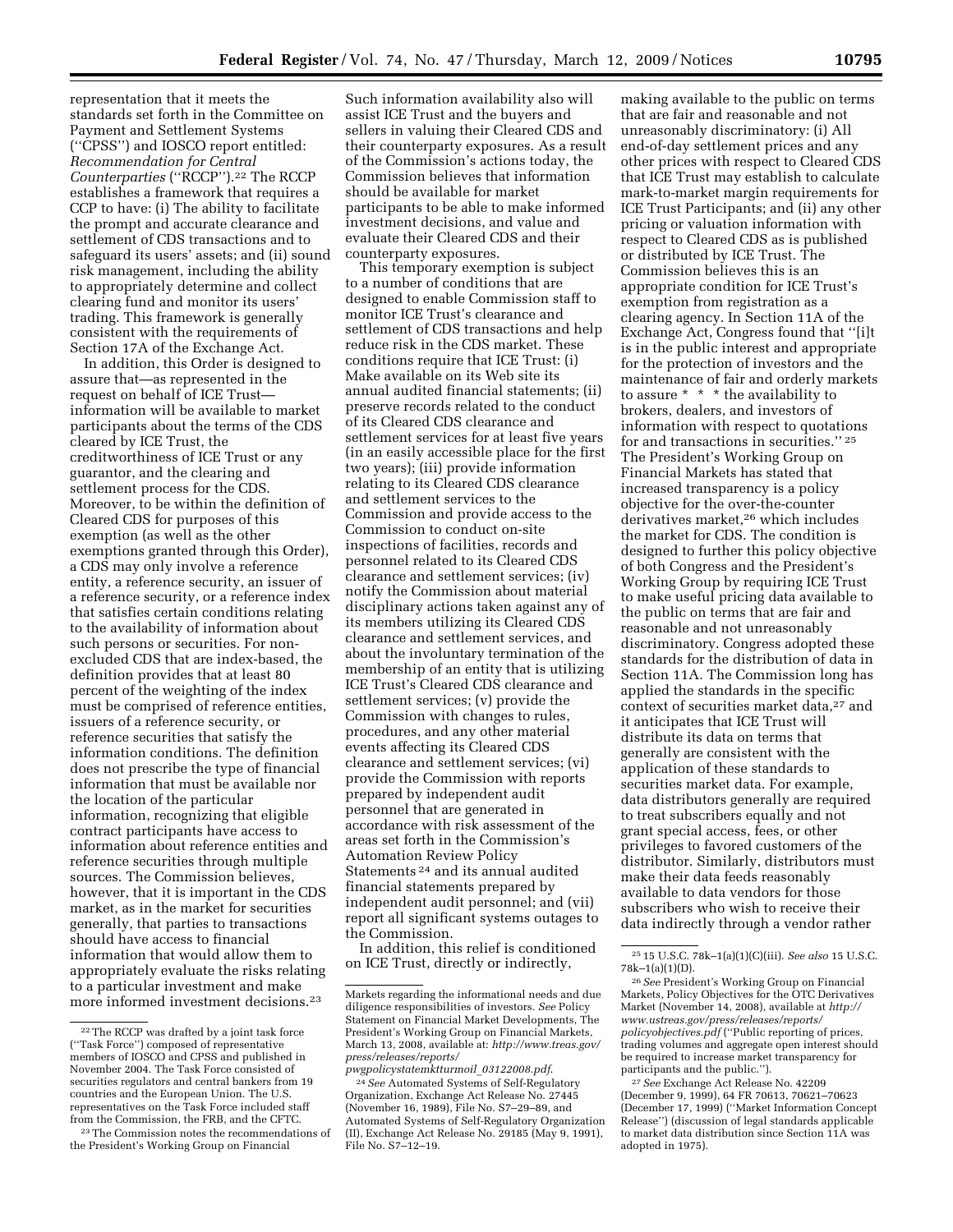than directly from the distributor. In addition, a distributor's attempt to tie data products that must be made available to the public with other products or services of the distributor would be inconsistent with the statutory requirements.28 The Commission carefully evaluates any type of discrimination with respect to subscribers and vendors to assess whether there is a reasonable basis for the discrimination given, among other things, the Exchange Act objective of promoting price transparency.29 Moreover, preventing unreasonable discrimination is a practical means to promote fair and reasonable terms for data distribution because distributors are more likely to act appropriately when the terms applicable to the broader public also must apply to any favored classes of customers.30

As a CCP, ICE Trust will collect and process information about CDS transactions, prices, and positions from all of its participants. With this information, a CCP will, among other things, calculate and disseminate current values for open positions for the purpose of setting appropriate margin levels. The availability of such information can improve fairness, efficiency, and competitiveness of the market—all of which enhance investor protection and facilitate capital formation. Moreover, with pricing and valuation information relating to Cleared CDS, market participants would be able to derive information about underlying securities and indexes. This may improve the efficiency and effectiveness of the securities markets by allowing investors to better understand credit conditions generally.

2. Exemption From Sections 5 and 6 of the Exchange Act

ICE Trust represents that, in connection with its clearing and risk management process, it will calculate an end-of-day settlement price for each Cleared CDS in which an ICE Trust Participant has a cleared position, based on prices submitted by ICE Trust Participants. As part of this mark-tomarket process, ICE Trust will periodically require ICE Trust Participants to execute certain CDS trades at the applicable end-of-day settlement price. Requiring ICE Trust Participants to trade CDS periodically in this manner is designed to help ensure that such submitted prices reflect each ICE Trust Participant's best assessment of the value of each of its open positions in Cleared CDS on a daily basis, thereby reducing risk by allowing ICE Trust to impose appropriate margin requirements.

Section 5 of the Exchange Act states that ''[i]t shall be unlawful for any broker, dealer, or exchange, directly or indirectly, to make use of the mails or any means or instrumentality of interstate commerce for the purpose of using any facility of an exchange \* \* \* to effect any transaction in a security, or to report any such transactions, unless such exchange (1) is registered as a national securities exchange under section 6 of [the Exchange Act], or (2) is exempted from such registration \* \* \* by reason of the limited volume of transactions effected on such exchange. \* \* \* \* 31 Section 6 of the Exchange Act sets forth a procedure whereby an exchange <sup>32</sup> may register as a national securities exchange.33 To facilitate the establishment of ICE Trust's end-of-day settlement price process, including the periodically required trading described above, the Commission is exercising its authority under Section 36 of the Exchange Act to temporarily exempt ICE Trust and ICE Trust Participants from Sections 5 and 6 of the Exchange Act and the rules and regulations thereunder in connection with ICE Trust's calculation of mark-tomarket prices for open positions in Cleared CDS. This temporary exemption is subject to the following conditions:

First, ICE Trust must report the following information with respect to the calculation of mark-to-market prices for Cleared CDS to the Commission within 30 days of the end of each quarter, and preserve such reports during the life of the enterprise and of any successor enterprise:

• The total dollar volume of transactions executed during the quarter, broken down by reference entity, security, or index; and

• The total unit volume and/or notional amount executed during the quarter, broken down by reference entity, security, or index.

Reporting of this information will assist the Commission in carrying out its responsibility to supervise and regulate the securities markets.

Second, ICE Trust must establish adequate safeguards and procedures to protect participants' confidential trading information. Such safeguards and procedures shall include: (a) Limiting access to the confidential trading information of participants to those employees of ICE Trust who are operating the system or responsible for its compliance with this exemption or any other applicable rules; and (b) implementing standards controlling employees of ICE Trust trading for their own accounts. ICE Trust must adopt and implement adequate oversight procedures to ensure that the safeguards and procedures established pursuant to this condition are followed. This condition is designed to prevent any misuse of ICE Trust Participant trading information that may be available to ICE Trust in connection with the daily marking-to-market process of open positions in Cleared CDS. This should strengthen confidence in ICE Trust as a CCP for CDS, promoting participation.

Third, ICE Trust must comply with the conditions to the temporary exemption from registration as a clearing agency granted in this Order. As set forth above, this Order is designed to facilitate the prompt establishment of ICE Trust as a CCP for non-excluded CDS. ICE Trust has represented that, to enhance the reliability of end-of-day settlement prices submitted as part of the daily mark-to-market process, it must require periodic trading of Cleared CDS positions by ICE Participants whose submitted end-of-day prices lock or cross. The Commission's temporary exemption from Sections 5 and 6 of the Exchange Act is based on ICE Trust's representation that the end-of-day settlement pricing process, including the periodically required trading is integral to its risk management.

<sup>28</sup>*See* Exchange Act Release No. 59039 (December 2, 2008), 73 FR 74770, 74793 (December 9, 2008) (''NYSE ArcaBook Order'') (''[S]ection 6 and Exchange Act Rule 603(a) require NYSE Arca to distribute the ArcaBook data on terms that are not tied to other products in a way that is unfairly discriminatory or anticompetitive.'').

<sup>29</sup>*See* Market Information Concept Release, 64 FR at 70630 (''The most important objectives for the Commission to consider in evaluating fees are to assure (1) the wide availability of market information, (2) the neutrality of fees among markets, vendors, broker-dealers, and users, (3) the quality of market information—its integrity, reliability, and accuracy, and (4) fair competition and equal regulation among markets and brokerdealers.'').

<sup>30</sup>*See* NYSE ArcaBook Order, 73 FR at 74794 (''[T]he proposed fees for ArcaBook data will apply equally to all professional subscribers and all nonprofessional subscribers \* \* \* The fees therefore do not unreasonably discriminate among types of subscribers, such as by favoring participants in the NYSE Arca market or penalizing participants in other markets.'').

<sup>31</sup> 15 U.S.C. 78e.

 $^{32}$  Section 3(a)(1) of the Exchange Act, 15 U.S.C. 78c(a)(1), defines ''exchange.'' Rule 3b–16 under the Exchange Act, 17 CFR 240.3b–16, defines certain terms used in the statutory definition of exchange. *See* Exchange Act Release No. 40760 (December 8, 1998), 63 FR 70844 (December 22, 1998) (adopting Rule 3b–16 in addition to Regulation ATS).

<sup>33</sup> 15 U.S.C. 78f. Section 6 of the Exchange Act also sets forth various requirements to which a national securities exchange is subject.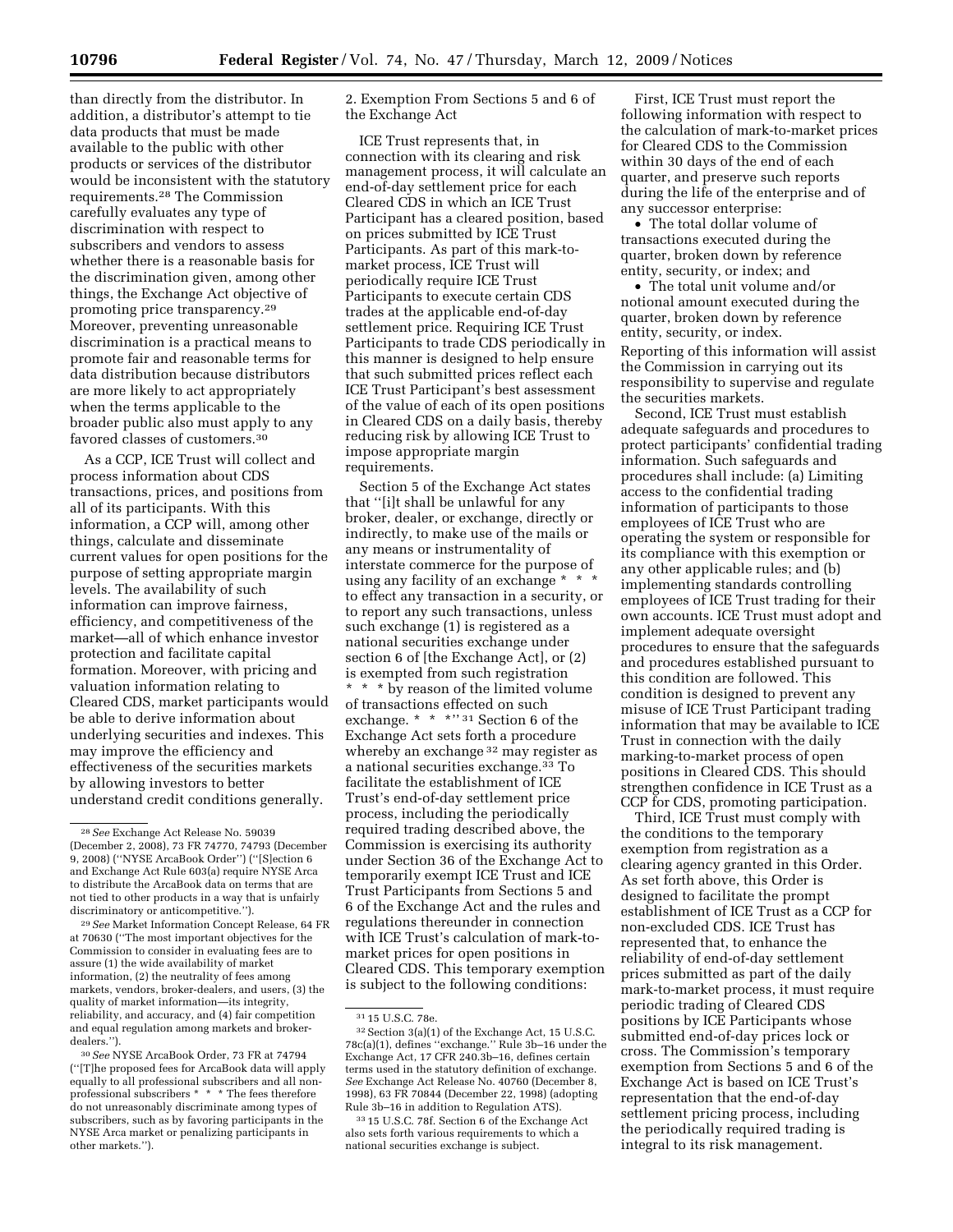Accordingly, as a condition to ICE Trust's temporary exemption from Sections 5 and 6 of the Exchange Act, ICE trust must comply with the conditions to the temporary exemption from Section 17A of the Exchange Act in this Order.

The Commission is also exempting each ICE Trust Participant from the prohibition in Section 5 of the Exchange Act to the extent that such ICE Trust Participant uses any facility of ICE Trust to effect any transaction in Cleared CDS, or to report any such transaction, in connection with ICE Trust's calculation of mark-to-market prices for open positions in Cleared CDS. Absent an exemption, Section 5 would prohibit any ICE Trust Participant that is a broker or dealer from effecting transactions in Cleared CDS on ICE Trust, which will rely on this order for an exemption from exchange registration. The Commission believes that exempting ICE Trust Participants from the restriction in Section 5 is necessary and appropriate in the public interest and is consistent with the protection of investors because it will facilitate their use of ICE Trust's CCP for Cleared CDS, which for the reasons noted in this Order the Commission believes to be beneficial. Without also exempting ICE Trust Participants from this Section 5 requirement, the Commission's temporary exemption of ICE Trust from Sections 5 and 6 of the Exchange Act would be ineffective, because ICE Trust Participants that are brokers or dealers would not be permitted to effect transactions on ICE Trust in connection with the end-of-day settlement price process.

# *C. Temporary General Exemption for ICE Trust, Certain ICE Trust Participants, and Certain Eligible Contract Participants*

Applying the full panoply of Exchange Act requirements to participants in transactions in nonexcluded CDS likely would deter some participants from using CCPs to clear CDS transactions. At the same time, it is important that the antifraud provisions of the Exchange Act apply to transactions in non-excluded CDS; indeed, OTC transactions subject to individual negotiation that qualify as security-based swap agreements already are subject to these antifraud provisions.34

We thus believe that it is appropriate in the public interest and consistent with the protection of investors temporarily to apply substantially the same framework to transactions by market participants in non-excluded CDS that applies to transactions in security-based swap agreements. Applying substantially the same set of requirements to participants in transactions in non-excluded CDS as apply to participants in OTC CDS transactions will avoid deterring market participants from promptly using CCPs, which would detract from the potential benefits of central clearing.

Accordingly, pursuant to Section 36 of the Exchange Act, the Commission finds that it is necessary or appropriate in the public interest and is consistent with the protection of investors to exercise its authority to grant an exemption until December 7, 2009 from certain requirements under the Exchange Act. This temporary exemption applies to ICE Trust, any ICE Trust Participant 35 which is not a broker or dealer registered under Section 15(b) of the Exchange Act (other than paragraph (11) thereof), and any eligible contract participants 36 other than: Eligible contract participants that receive or hold funds or securities for the purpose of purchasing, selling,

''Security-based swap agreement'' is defined in Section 206B of the Gramm-Leach-Bliley Act as a swap agreement in which a material term is based on the price, yield, value, or volatility of any security or any group or index of securities, or any interest therein.

 $^{\rm 35}\,$  For purposes of this Order, an ''ICE Trust Participant'' means any participant in ICE Trust that submits Cleared CDS to ICE Trust for clearance and settlement exclusively (i) for its own account or (ii) for the account of an affiliate that controls, is controlled by, or is under common control with the participant in ICE Trust. In general, this exemption does not apply to any ICE Trust Participant that is registered with the Commission as a broker-dealer. A separate temporary exemption addresses the Cleared CDS activities of registered broker-dealers. *See* Part II.D., *infra.* 

36This exemption in general applies to eligible contract participants, as defined in Section 1a(12) of the Commodity Exchange Act as in effect on the date of this Order, other than persons that are eligible contract participants under paragraph (C) of that section.

clearing, settling or holding Cleared CDS positions for other persons; 37 eligible contract participants that are self-regulatory organizations; or eligible contract participants that are registered brokers or dealers.38

Under this temporary exemption, and solely with respect to Cleared CDS, these persons generally are exempt from provisions of the Exchange Act and the rules and regulations thereunder that do not apply to security-based swap agreements. Those persons thus would still be subject to those Exchange Act requirements that explicitly are applicable in connection with securitybased swap agreements.39 In addition, all provisions of the Exchange Act related to the Commission's enforcement authority in connection with violations or potential violations of such provisions would remain applicable.40 In this way, the temporary exemption would apply the same Exchange Act requirements in connection with non-excluded CDS as apply in connection with OTC credit default swaps.

This temporary exemption, however, does not extend to Sections 5 and 6 of the Exchange Act.41 The Commission separately issued a conditional exemption from these provisions to all broker-dealers and exchanges.42 This

38A separate temporary exemption addresses the Cleared CDS activities of registered broker-dealers. *See* Part II.D., *infra.*. Solely for purposes of this Order, a registered broker-dealer, or a broker or dealer registered under Section 15(b) of the Exchange Act, does not refer to someone that would otherwise be required to register as a broker or dealer solely as a result of activities in Cleared CDS in compliance with this Order.

39*See* note 34, *supra.* 

40Thus, for example, the Commission retains the ability to investigate potential violations and bring enforcement actions in the Federal courts and administrative proceedings, and to seek the full panoply of remedies available in such cases.

41This Order includes a separate temporary exemption regarding the mark-to-market process of ICE Trust, discussed above.

42*See* note 17, *supra.* A national securities exchange that effects transactions in Cleared CDS would continue to be required to comply with all requirements under the Exchange Act applicable to such transactions. A national securities exchange could form subsidiaries or affiliates that operate exchanges exempt under that order. Any subsidiary or affiliate of a registered exchange could not integrate, or otherwise link, the exempt CDS exchange with the registered exchange including the premises or property of such exchange for Continued

<sup>34</sup>While Section 3A of the Exchange Act excludes ''swap agreements'' from the definition of ''security,'' certain antifraud and insider trading provisions under the Exchange Act explicitly apply to security-based swap agreements. *See* (a) paragraphs (2) through (5) of Section 9(a), 15 U.S.C. 78i(a), prohibiting the manipulation of security

prices; (b) Section 10(b), 15 U.S.C. 78j(b), and underlying rules prohibiting fraud, manipulation or insider trading (but not prophylactic reporting or recordkeeping requirements); (c) Section 15(c)(1), 15 U.S.C. 78o(c)(1), which prohibits brokers and dealers from using manipulative or deceptive devices; (d) Sections 16(a) and (b), 15 U.S.C. 78p(a) and (b), which address disclosure by directors, officers and principal stockholders, and short-swing trading by those persons, and rules with respect to reporting requirements under Section 16(a); (e) Section 20(d), 15 U.S.C. 78t(d), providing for antifraud liability in connection with certain derivative transactions; and (f) Section 21A(a)(1), 15 U.S.C. 78u–1(a)(1), related to the Commission's authority to impose civil penalties for insider trading violations.

<sup>&</sup>lt;sup>37</sup> For these purposes, and for the purpose of the definition of ''Cleared CDS,'' the terms ''purchasing'' and ''selling'' mean the execution, termination (prior to its scheduled maturity date), assignment, exchange, or similar transfer or conveyance of, or extinguishing the rights or obligations under, a Cleared CDS, as the context may require. This is consistent with the meaning of the terms ''purchase'' or ''sale'' under the Exchange Act in the context of security-based swap agreements. *See* Exchange Act Section 3A(b)(4).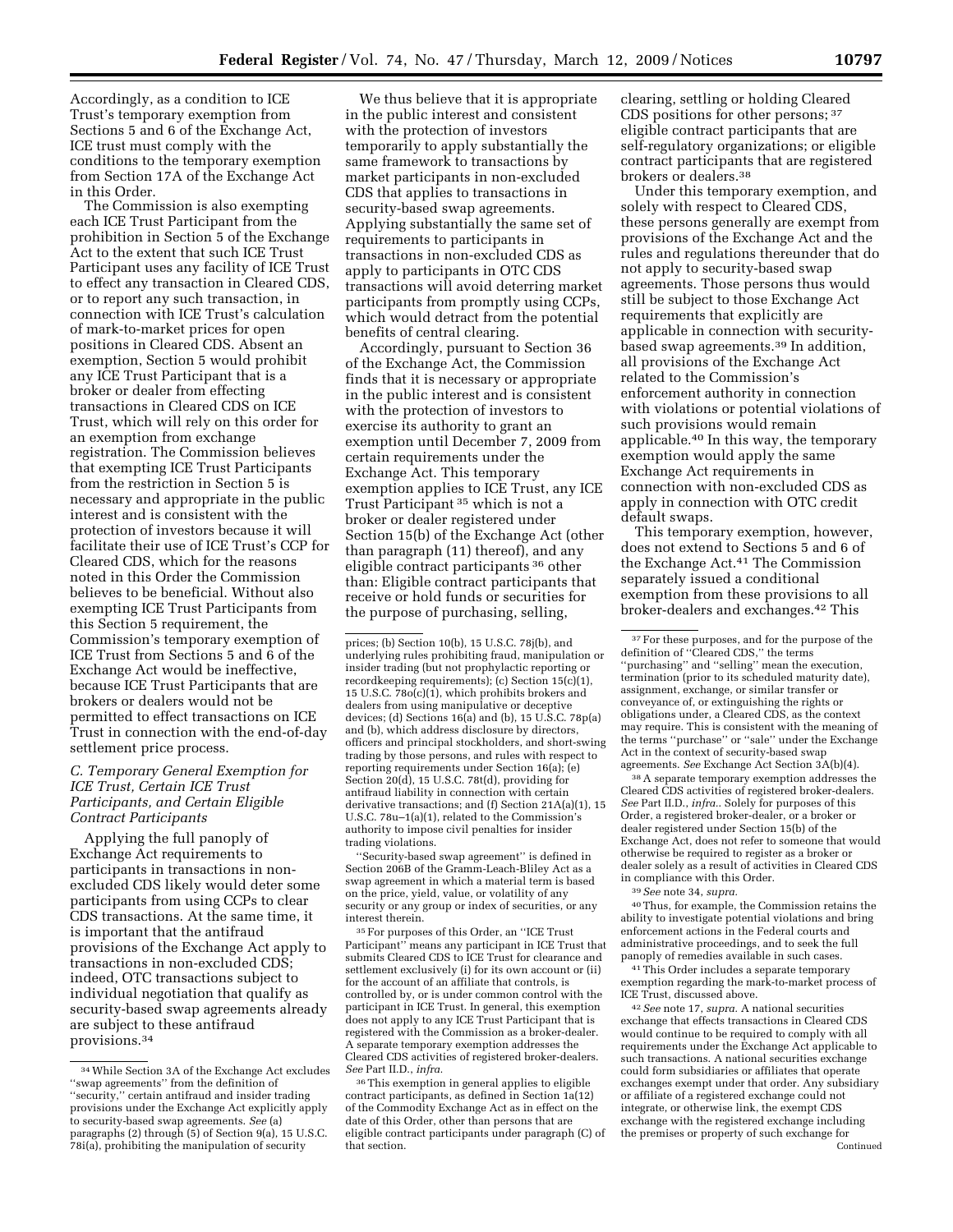temporary exemption also does not extend to Section 17A of the Exchange Act; instead, ICE Trust is exempt from registration as a clearing agency under the conditions discussed above. In addition, this exemption does not apply to Exchange Act Sections 12, 13, 14, 15(d), and 16; 43 eligible contract participants and other persons instead should refer to the interim final temporary rules issued by the Commission. Finally, this temporary exemption does not extend to the Commission's administrative proceeding authority under Sections  $15(b)(4)$  and  $(b)(6),<sup>44</sup>$  or to certain provisions related to government securities.45

# *D. Temporary General Exemption for Certain Registered Broker-Dealers*

The temporary exemptions addressed above—with regard to ICE Trust, certain ICE Trust Participants, and certain eligible contract participants—are not available to persons that are registered as broker-dealers with the Commission (other than those that are notice registered pursuant to Section  $15(b)(11)$ .<sup>46</sup> The Exchange Act and its underlying rules and regulations require broker-dealers to comply with a number of obligations that are important to protecting investors and promoting market integrity. We are mindful of the need to avoid creating disincentives to

43 15 U.S.C. 78l, 78m, 78n, 78o(d), 78p. 44Exchange Act Sections 15(b)(4) and 15(b)(6), 15 U.S.C. 78o(b)(4) and (b)(6), grant the Commission authority to take action against broker-dealers and associated persons in certain situations. Accordingly, while this exemption generally extends to persons that act as inter-dealer brokers in the market for Cleared CDS and do not hold funds or securities for others, such inter-dealer brokers may be subject to actions under Sections 15(b)(4) and (b)(6) of the Exchange Act.

In addition, such inter-dealer brokers may be subject to actions under Exchange Act Section 15(c)(1), 15 U.S.C. 78o(c)(1), which prohibits brokers and dealers from using manipulative or deceptive devices. As noted above, Section 15(c)(1) explicitly applies to security-based swap agreements. Sections 15(b)(4), 15(b)(6) and 15(c)(1), of course, would not apply to persons subject to this exemption who do not act as broker-dealers or associated persons of broker-dealers.

45This exemption specifically does not extend to the Exchange Act provisions applicable to government securities, as set forth in Section 15C, 15 U.S.C. 78o–5, and its underlying rules and regulations; nor does the exemption extend to related definitions found at paragraphs (42) through (45) of Section 3(a), 15 U.S.C. 78c(a). The Commission does not have authority under Section 36 to issue exemptions in connection with those provisions. *See* Exchange Act Section 36(b), 15 U.S.C. 78mm(b).

46Exchange Act Section 15(b)(11) provides for notice registration of certain persons that effect transactions in security futures products. 15 U.S.C. 78o(b)(11).

the prompt use of CCPs, and we recognize that the factors discussed above suggest that the full panoply of Exchange Act requirements should not immediately be applied to registered broker-dealers that engage in transactions involving Cleared CDS. At the same time, we also are sensitive to the critical importance of certain brokerdealer requirements to promoting market integrity and protecting customers (including those brokerdealer customers that are not involved with CDS transactions).

This calls for balancing the facilitation of the development and prompt implementation of CCPs with the preservation of certain key investor protections. Pursuant to Section 36 of the Exchange Act, the Commission finds that it is necessary or appropriate in the public interest and is consistent with the protection of investors to exercise its authority to grant an exemption until December 7, 2009 from certain Exchange Act requirements. Consistent with the temporary exemptions discussed above, and solely with respect to Cleared CDS, we are exempting registered broker-dealers in general from provisions of the Exchange Act and its underlying rules and regulations that do not apply to security-based swap agreements. As above, we are not excluding registered broker-dealers from Exchange Act provisions that explicitly apply in connection with security-based swap agreements or from related enforcement authority provisions.47 As above, and for similar reasons, we are not exempting registered broker-dealers from: Sections 5, 6, 12(a) and (g), 13, 14, 15(b)(4), 15(b)(6), 15(d), 16 and 17A of the Exchange Act.<sup>48</sup>

Further we are not exempting registered broker-dealers from the following additional provisions under the Exchange Act:  $(1)$  Section 7(c), 49 which addresses the unlawful extension of credit by broker-dealers; (2) Section

48We also are not exempting those members from provisions related to government securities, as discussed above.

 $15(c)(3)$ ,<sup>50</sup> which addresses the use of unlawful or manipulative devices by broker-dealers; (3) Section  $17(a)$ ,  $51$ regarding broker-dealer obligations to make, keep and furnish information; (4) Section 17(b),<sup>52</sup> regarding broker-dealer records subject to examination; (5) Regulation T,53 a Federal Reserve Board regulation regarding extension of credit by broker-dealers; (6) Exchange Act Rule 15c3–1, regarding broker-dealer net capital; (7) Exchange Act Rule 15c3–3, regarding broker-dealer reserves and custody of securities; (8) Exchange Act Rules 17a–3 through 17a–5, regarding records to be made and preserved by broker-dealers and reports to be made by broker-dealers; and (9) Exchange Act Rule 17a–13, regarding quarterly security counts to be made by certain exchange members and brokerdealers.54 Registered broker-dealers should comply with these provisions in connection with their activities involving non-excluded CDS because these provisions are especially important to helping protect customer funds and securities, ensure proper credit practices and safeguard against fraud and abuse.55

#### *E. Solicitation of Comments*

The Commission intends to monitor closely the development of the CDS market and intends to determine to what extent, if any, additional regulatory action may be necessary. For example, as circumstances warrant, certain conditions could be added, altered, or eliminated. Moreover, because these exemptions are temporary, the Commission will in the future consider whether they should be extended or allowed to expire. The Commission believes it would be prudent to solicit public comment on its action today, and on what action it should take with respect to the CDS market in the future. The Commission is soliciting public comment on all aspects of these exemptions, including:

1. Whether the length of this temporary exemption (until December 7, 2009) is appropriate. If not, what should the appropriate duration be?

54Solely for purposes of this exemption, in addition to the general requirements under the referenced Exchange Act sections, registered brokerdealers shall only be subject to the enumerated rules under the referenced Exchange Act sections.

55 Indeed, Congress directed the Commission to promulgate broker-dealer financial responsibility rules, including rules regarding custody, the use of customer securities and the use of customers' deposits or credit balances, and regarding establishment of minimum financial requirements.

effecting or reporting a transaction without being considered a ''facility of the exchange.'' *See* Section 3(a)(2), 15 U.S.C. 78c(a)(2).

<sup>47</sup>*See* notes 34 and 40, *supra.* As noted above, broker-dealers also would be subject to Section 15(c)(1) of the Exchange Act, which prohibits brokers and dealers from using manipulative or deceptive devices, because that provision explicitly applies in connection with security-based swap agreements. In addition, to the extent the Exchange Act and any rule or regulation thereunder imposes any other requirement on a broker-dealer with respect to security-based swap agreements (*e.g.*, requirements under Rule 17h–1T to maintain and preserve written policies, procedures, or systems concerning the broker or dealer's trading positions and risks, such as policies relating to restrictions or limitations on trading financial instruments or products), these requirements would continue to apply to broker-dealers' activities with respect to Cleared CDS.

<sup>49</sup> 15 U.S.C. 78g(c).

<sup>50</sup> 15 U.S.C. 78o(c)(3).

<sup>51</sup> 15 U.S.C. 78q(a).

<sup>52</sup> 15 U.S.C. 78q(b).

<sup>53</sup> 12 CFR 220.1 *et seq.*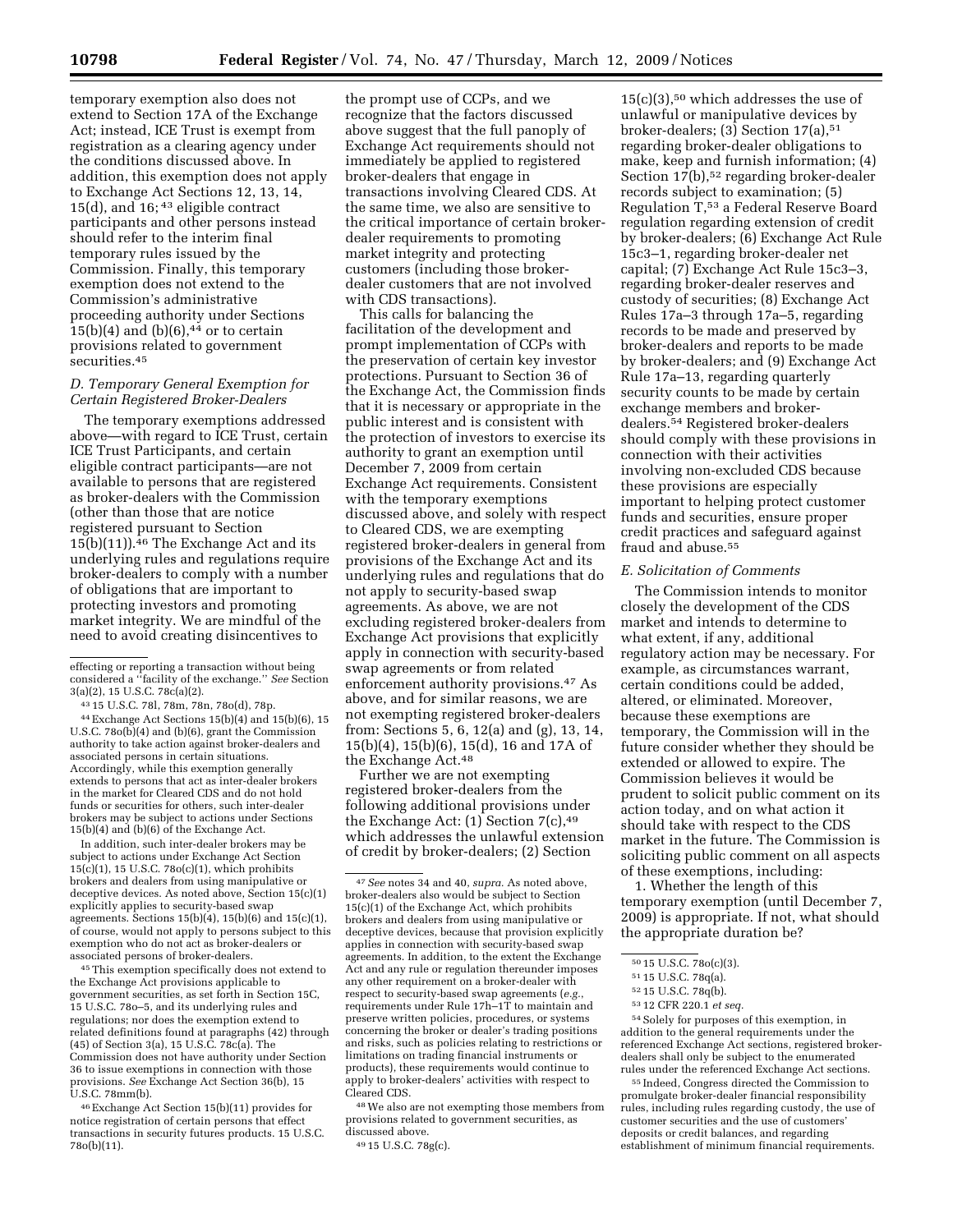2. Whether the conditions to these exemptions are appropriate. Why or why not? Should other conditions apply? Are any of the present conditions to the exemptions provided in this Order unnecessary? If so, please specify and explain why such conditions are not needed.

3. Whether ICE Trust ultimately should be required to register as a clearing agency under the Exchange Act. Why or why not?

Comments may be submitted by any of the following methods:

#### *Electronic Comments*

• Use the Commission's Internet comment form *(http://www.sec.gov/ rules/other.shtml);* or

• Send an e-mail to *rulecomments@sec.gov.* Please include File Number S7–05–09 on the subject line; or

• Use the Federal eRulemaking Portal *(http://www.regulations.gov/).* Follow the instructions for submitting comments.

#### *Paper Comments*

• Send paper comments in triplicate to Secretary, Securities and Exchange Commission, 100 F Street, NE., Washington, DC 20549–1090.

All submissions should refer to File Number S7–05–09. This file number should be included on the subject line if e-mail is used. To help us process and review your comments more efficiently, please use only one method. We will post all comments on the Commission's Internet Web site *(http://www.sec.gov/ rules/other.shtml).* Comments are also available for public inspection and copying in the Commission's Public Reference Room, 100 F Street, NE., Washington, DC 20549, on official business days between the hours of 10 a.m. and 3 p.m. All comments received will be posted without change; we do not edit personal identifying information from submissions. You should submit only information that you wish to make available publicly.

#### **III. Conclusion**

*It is hereby ordered,* pursuant to Section 36(a) of the Exchange Act, that, until December 7, 2009:

### *(a) Exemption From Section 17A of the Exchange Act*

ICE US Trust LLC (''ICE Trust'') shall be exempt from Section 17A of the Exchange Act solely to perform the functions of a clearing agency for Cleared CDS (as defined in paragraph (e)(1) of this Order), subject to the following conditions:

(1) ICE Trust shall make available on its Web site its annual audited financial statements.

(2) ICE Trust shall keep and preserve at least one copy of all documents, including all correspondence, memoranda, papers, books, notices, accounts, and other such records as shall be made or received by it relating to its Cleared CDS clearance and settlement services. These records shall be kept for at least five years and for the first two years shall be held in an easily accessible place.

(3) ICE Trust shall supply information and periodic reports relating to its Cleared CDS clearance and settlement services as may be reasonably requested by the Commission, and shall provide access to the Commission to conduct on-site inspections of all facilities (including automated systems and systems environment), records, and personnel related to ICE Trust's Cleared CDS clearance and settlement services.

(4) ICE Trust shall notify the Commission, on a monthly basis, of any material disciplinary actions taken against any of its members utilizing its Cleared CDS clearance and settlement services, including the denial of services, fines, or penalties. ICE Trust shall notify the Commission promptly when ICE Trust involuntarily terminates the membership of an entity that is utilizing ICE Trust's Cleared CDS clearance and settlement services. Both notifications shall describe the facts and circumstances that led to the ICE Trust's disciplinary action.

(5) ICE Trust notify the Commission of all changes to rules, procedures, and any other material events affecting its Cleared CDS clearance and settlement services, including its fee schedule and changes to risk management practices, the day before effectiveness or implementation of such rule changes or, in exigent circumstances, as promptly as reasonably practicable under the circumstances. All such rule changes will be posted on ICE Trust's Web site. Such notifications will not be deemed rule filings that require Commission approval.

(6) ICE Trust shall provide the Commission with reports prepared by independent audit personnel that are generated in accordance with risk assessment of the areas set forth in the Commission's Automation Review Policy Statements. ICE Trust shall provide the Commission with (beginning in its first year of operation) its annual audited financial statements prepared by independent audit personnel.

(7) ICE Trust shall report all significant systems outages to the Commission. If it appears that the outage may extend for 30 minutes or longer, ICE Trust shall report the systems outage immediately. If it appears that the outage will be resolved in less than 30 minutes, ICE Trust shall report the systems outage within a reasonable time after the outage has been resolved.

(8) ICE Trust, directly or indirectly, shall make available to the public on terms that are fair and reasonable and not unreasonably discriminatory: (i) all end-of-day settlement prices and any other prices with respect to Cleared CDS that ICE Trust may establish to calculate mark-to-market margin requirements for ICE Trust Participants; and (ii) any other pricing or valuation information with respect to Cleared CDS as is published or distributed by ICE Trust.

### *(b) Exemption From Sections 5 and 6 of the Exchange Act*

(1) ICE Trust shall be exempt from the requirements of Sections 5 and 6 of the Exchange Act and the rules and regulations thereunder in connection with its calculation of mark-to-market prices for open positions in Cleared CDS, subject to the following conditions:

(i) ICE Trust shall report the following information with respect to the calculation of mark-to-market prices for Cleared CDS to the Commission within 30 days of the end of each quarter, and preserve such reports during the life of the enterprise and of any successor enterprise:

(A) The total dollar volume of transactions executed during the quarter, broken down by reference entity, security, or index; and

(B) The total unit volume and/or notional amount executed during the quarter, broken down by reference entity, security, or index;

(ii) ICE Trust shall establish adequate safeguards and procedures to protect participants' confidential trading information. Such safeguards and procedures shall include: (A) Limiting access to the confidential trading information of participants to those employees of ICE Trust who are operating the system or responsible for its compliance with this exemption or any other applicable rules; and (B) implementing standards controlling employees of ICE Trust trading for their own accounts. ICE Trust must adopt and implement adequate oversight procedures to ensure that the safeguards and procedures established pursuant to this condition are followed; and

(iii) ICE Trust shall satisfy the conditions of the temporary exemption from Section 17A of the Exchange Act